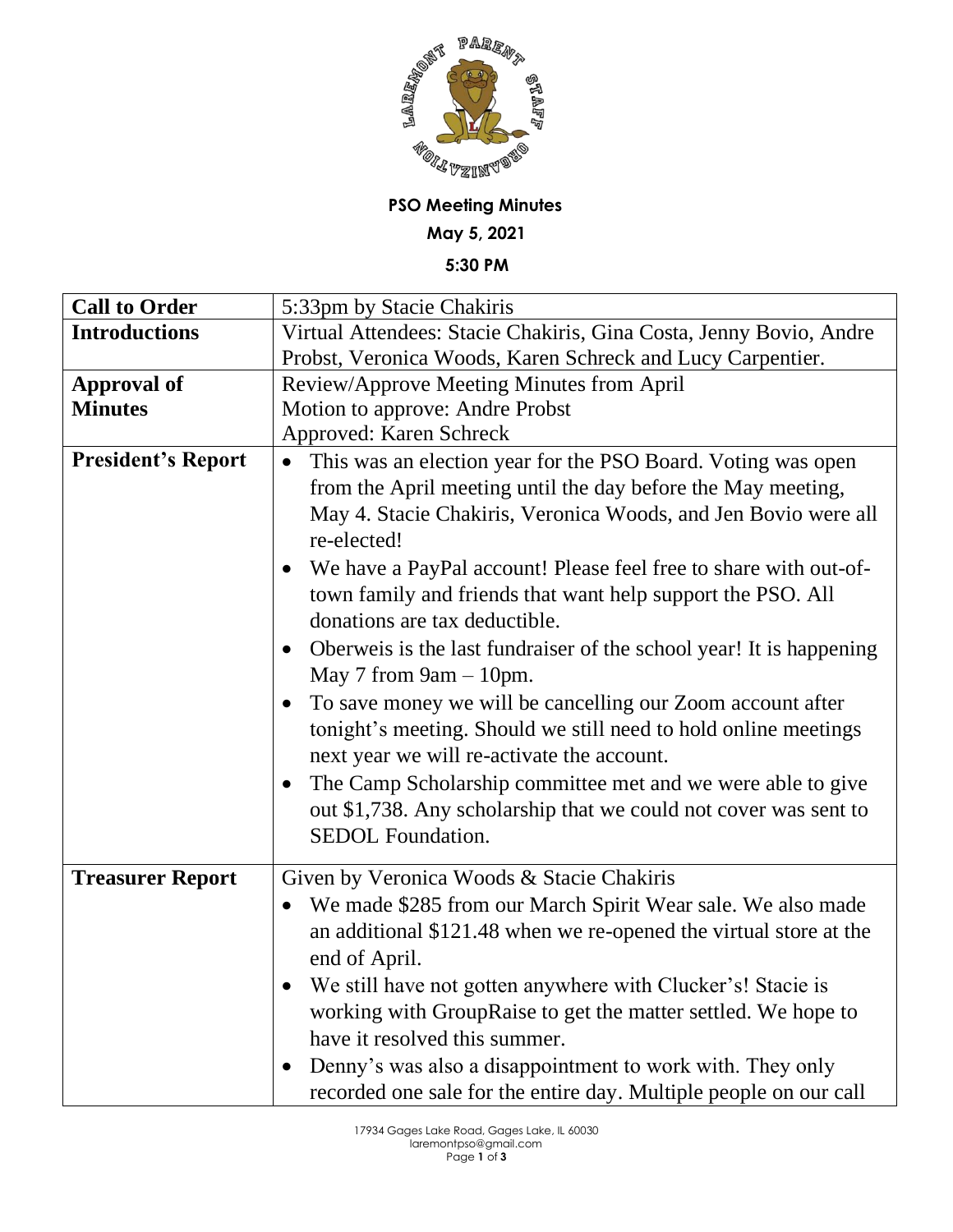

## **PSO Meeting Minutes May 5, 2021 5:30 PM**